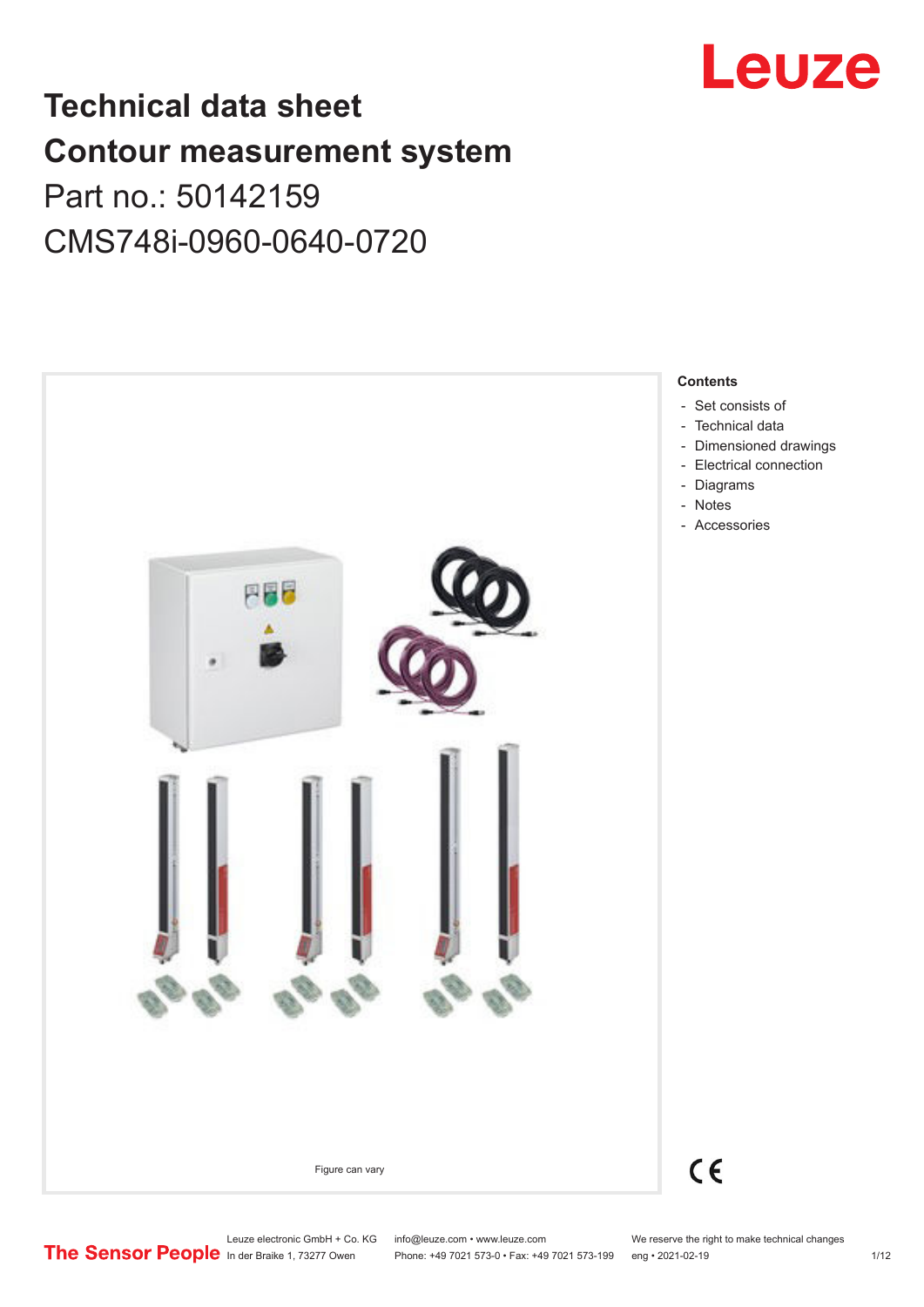# **Set consists of**

|               | <b>Quantity</b> Part no. |          | <b>Designation</b>              | <b>Article</b>                               | <b>Description</b>                                                                                                                                                                                                                                    |
|---------------|--------------------------|----------|---------------------------------|----------------------------------------------|-------------------------------------------------------------------------------------------------------------------------------------------------------------------------------------------------------------------------------------------------------|
|               | 6                        | 424417   | <b>BT-2P40</b>                  | Mounting bracket set                         | Bore hole 1: M6<br>Bore hole 2: M6<br>Design of mounting device: Mounting clamp<br>Fastening, at system: Groove mounting<br>Mounting bracket, at device: Groove mounting<br>Type of mounting device: Clampable<br>Material: Metal                     |
|               | $\overline{1}$           | 50118744 | $L-M12$                         | CML730i-R05-640.A/ Light curtain receiver    | Operating range: 0.1  4.5 m<br>Interface: IO-Link<br>Connection: Connector, M12, Axial, 8-pin                                                                                                                                                         |
|               | $\mathbf{1}$             | 50118745 | $L-M12$                         | CML730i-R05-720.A/ Light curtain receiver    | Operating range: 0.1  4.5 m<br>Interface: IO-Link<br>Connection: Connector, M12, Axial, 8-pin                                                                                                                                                         |
|               | $\mathbf{1}$             | 50118748 | $L-M12$                         | CML730i-R05-960.A/ Light curtain receiver    | Operating range: 0.1  4.5 m<br>Interface: PROFINET, IO-Link<br>Connection: Connector, M12, Axial, 8-pin                                                                                                                                               |
|               | $\mathbf{1}$             | 50118583 | M12                             | CML730i-T05-640.A- Light curtain transmitter | Operating range: 0.1  4 m<br>Connection: Connector, M12, Axial, 5-pin                                                                                                                                                                                 |
|               | $\overline{1}$           | 50118584 | M12                             | CML730i-T05-720.A- Light curtain transmitter | Operating range: 0.1  4 m<br>Connection: Connector, M12, Axial, 5-pin                                                                                                                                                                                 |
|               | 1                        | 50118587 | M12                             | CML730i-T05-960.A- Light curtain transmitter | Operating range: 0.1  4 m<br>Connection: Connector, M12, Axial, 5-pin                                                                                                                                                                                 |
| $\frac{1}{2}$ | $\mathbf{3}$             | 50129781 | KDS DN-M12-5A-<br>M12-5A-P3-050 | Interconnection cable                        | Suitable for interface: IO-Link, DeviceNet, CANopen<br>Connection 1: Connector, M12, Axial, Female, A-coded, 5-pin<br>Connection 2: Connector, M12, Axial, Male, A-coded, 5-pin<br>Shielded: Yes<br>Cable length: 5,000 mm<br>Sheathing material: PUR |
|               | 3                        | 50135146 | 8A-P1-050                       | KDS S-M12-8A-M12- Interconnection cable      | Connection 1: Connector, M12, Axial, Female, A-coded, 8-pin<br>Connection 2: Connector, M12, Axial, Male, A-coded, 8-pin<br>Shielded: Yes<br>Cable length: 5,000 mm<br>Sheathing material: PUR                                                        |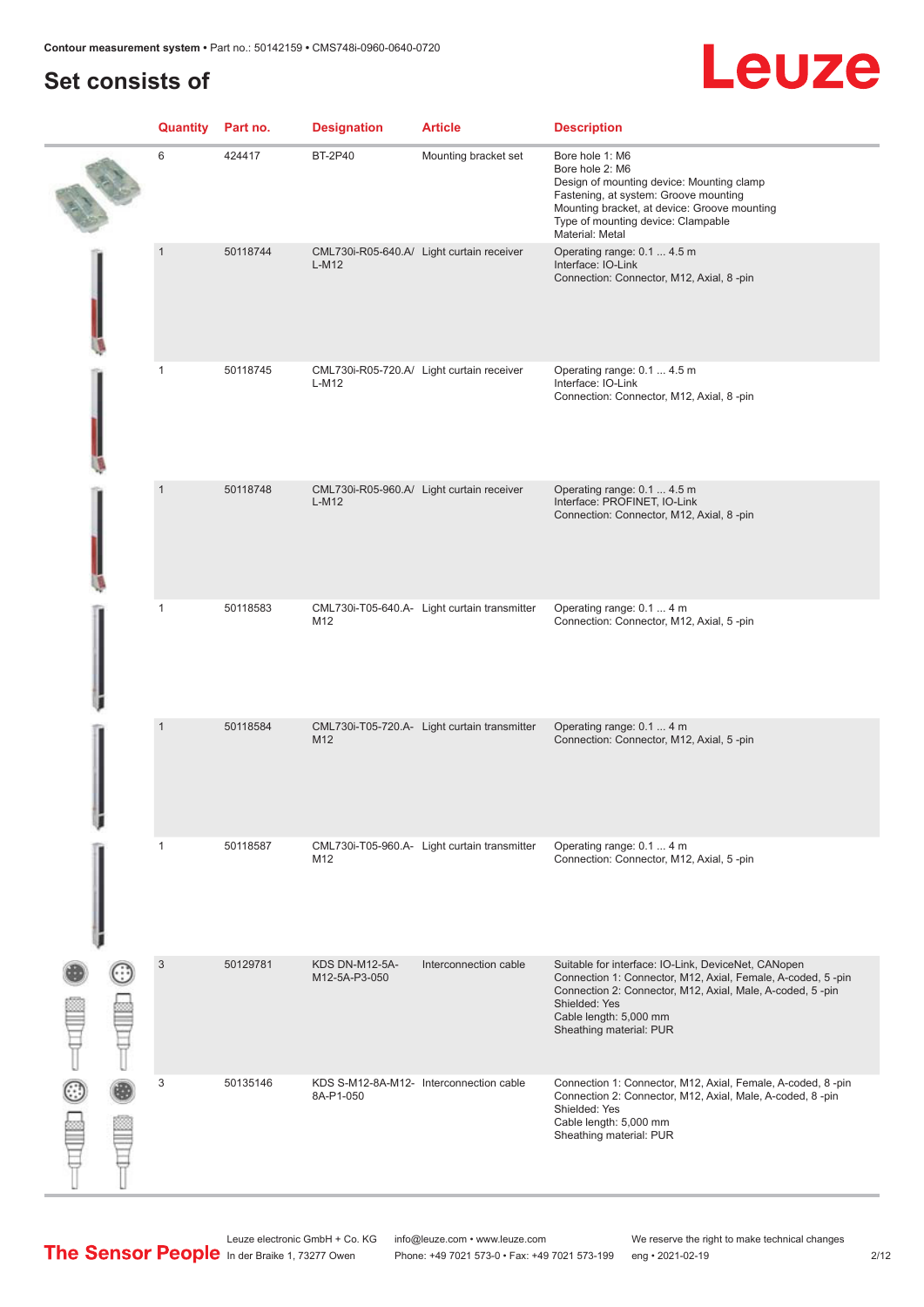# <span id="page-2-0"></span>**Set consists of**

## Leuze **Quantity Part no. Designation Article Description** 1 50142331 LSC748-000-100 Switch cabinet Supply voltage: 100 ... 263 V, AC Switching inputs: 4 Piece(s) 円器器 Switching outputs: 4 Piece(s) Connections: 13 Piece(s) 勝

# **Technical data**

### **Basic data**

| <b>Series</b>                                                  | CMS 7xxi                                 |
|----------------------------------------------------------------|------------------------------------------|
| <b>Contains</b>                                                | 1x dongle CMS700                         |
| Order guide                                                    | Additional models on request             |
| <b>Functions</b>                                               |                                          |
| <b>Functions</b>                                               | For a minimum object height $\geq$ 50 mm |
| <b>Optical data</b>                                            |                                          |
| <b>Operating range</b>                                         | Guaranteed operating range               |
| <b>Operating range</b>                                         | 0.14.5m                                  |
| Operating range, transparent media                             | $0.1 1.75$ m                             |
| <b>Operating range limit</b>                                   | Typical operating range                  |
| <b>Operating range limit</b>                                   | 0.16m                                    |
| <b>Measurement field length 1</b>                              | 960 mm                                   |
| <b>Measurement field length 2</b>                              | 640 mm                                   |
| <b>Measurement field length 3</b>                              | 720 mm                                   |
| Beam spacing                                                   | 5 <sub>mm</sub>                          |
| <b>Electrical data</b>                                         |                                          |
|                                                                |                                          |
| <b>Protective circuit</b>                                      | Polarity reversal protection             |
|                                                                | Short circuit protected                  |
|                                                                | <b>Transient protection</b>              |
| Output current, continuous current per 100 mA<br>channel, max. |                                          |
|                                                                |                                          |
| Performance data                                               |                                          |
| Supply voltage U <sub>B</sub>                                  | 100  263 V, AC                           |
| <b>Open-circuit current</b>                                    | 250 mA                                   |
|                                                                |                                          |
| Inputs                                                         |                                          |
| Number of digital switching inputs                             | 4 Piece(s)                               |
|                                                                |                                          |
| <b>Switching inputs</b>                                        |                                          |
| <b>Type</b>                                                    | Digital switching input                  |
| Voltage type                                                   | DC                                       |
| <b>Switching voltage</b>                                       | 24 V, VIN                                |
|                                                                |                                          |
| Outputs                                                        |                                          |
| Number of digital switching outputs 4 Piece(s)                 |                                          |
|                                                                |                                          |
| <b>Switching outputs</b><br><b>Type</b>                        | Digital switching output                 |
|                                                                |                                          |
| <b>Voltage type</b>                                            | АC                                       |
| <b>Switching voltage</b>                                       | 24 V, VIN                                |
|                                                                |                                          |

| <b>Ethernet</b>              |                                                                                            |
|------------------------------|--------------------------------------------------------------------------------------------|
| <b>Function</b>              | Configuration / process data                                                               |
|                              |                                                                                            |
| <b>Profinet</b>              |                                                                                            |
| <b>Function</b>              | Configuration / process data                                                               |
| <b>Connection</b>            |                                                                                            |
| <b>Number of connections</b> | 9 Piece(s)                                                                                 |
|                              |                                                                                            |
| <b>Connection 1</b>          |                                                                                            |
| <b>Function</b>              | Earthing                                                                                   |
| Type of connection           | Earthing strap                                                                             |
| <b>Material</b>              | Metal                                                                                      |
| <b>Connection 2</b>          |                                                                                            |
| <b>Function</b>              | Voltage supply                                                                             |
| Type of connection           | Harting connector                                                                          |
| <b>Material</b>              | Metal                                                                                      |
|                              |                                                                                            |
| <b>Connection 3</b>          |                                                                                            |
| <b>Function</b>              | Length measuring light curtain connec-<br>tion (not in combination with rotary<br>encoder) |
| <b>Type of connection</b>    | Connector                                                                                  |
| <b>Thread size</b>           | M12                                                                                        |
| Type                         | Male                                                                                       |
| <b>Material</b>              | Metal                                                                                      |
| No. of pins                  | 8-pin                                                                                      |
| Encoding                     | A-coded                                                                                    |
|                              |                                                                                            |
| <b>Connection 4</b>          |                                                                                            |
| <b>Function</b>              | Width measuring light curtain connection                                                   |
| <b>Type of connection</b>    | Connector                                                                                  |
| <b>Thread size</b>           | M12                                                                                        |
| <b>Type</b>                  | Male                                                                                       |
| <b>Material</b>              | Metal                                                                                      |
| No. of pins                  | 8-pin                                                                                      |
| Encoding                     | A-coded                                                                                    |
| <b>Connection 5</b>          |                                                                                            |
| <b>Function</b>              | Height measuring light curtain connec-<br>tion                                             |
| <b>Type of connection</b>    | Connector                                                                                  |
| <b>Thread size</b>           | M12                                                                                        |
| <b>Type</b>                  | Male                                                                                       |
| <b>Material</b>              | Metal                                                                                      |
| No. of pins                  | 8-pin                                                                                      |
| Encoding                     | A-coded                                                                                    |

#### **Interface**

**Type** EtherNet TCP/IP, PROFINET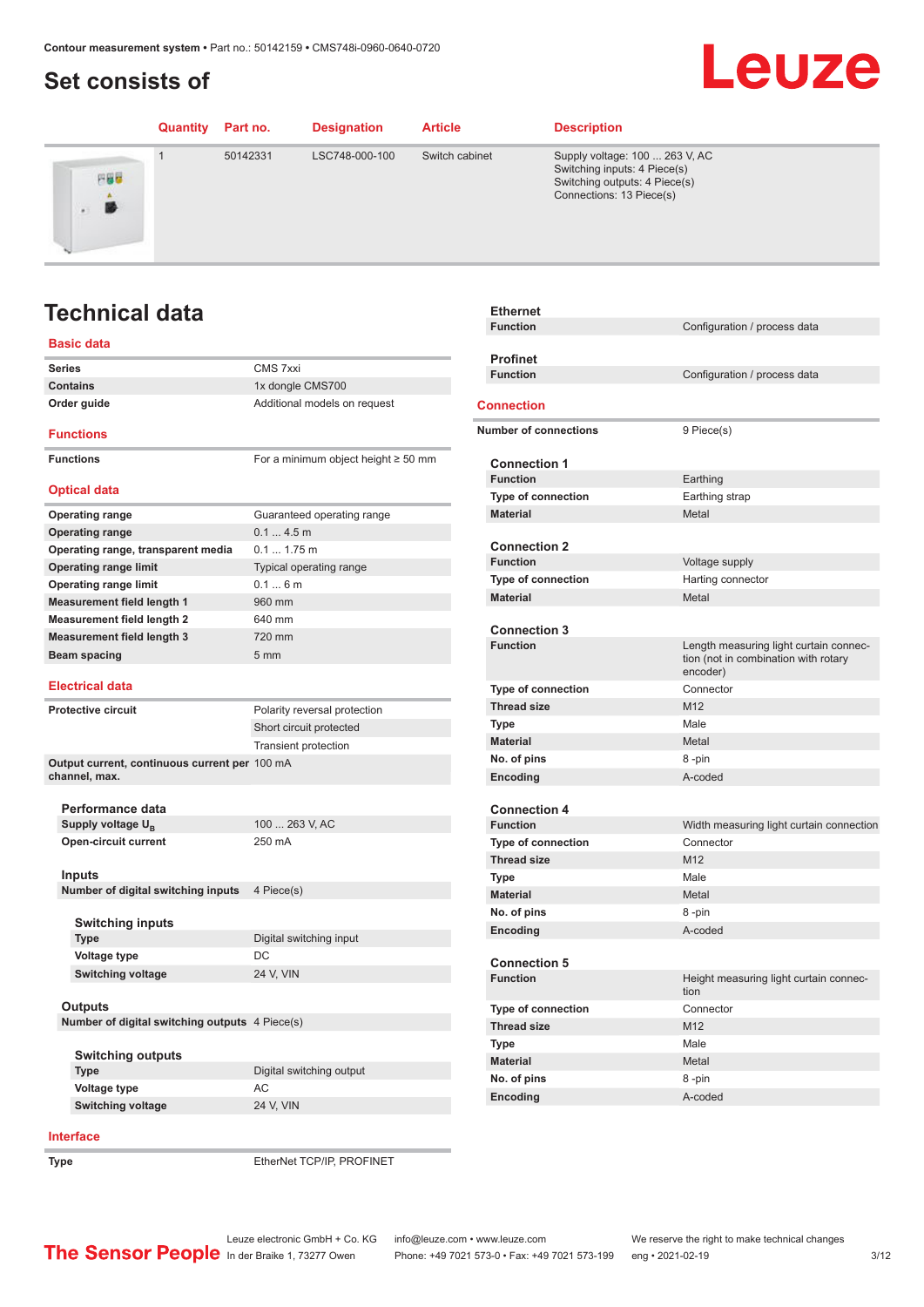# **Technical data**

# **Leuze**

| <b>Connection 6</b>                      |                                                                                          |
|------------------------------------------|------------------------------------------------------------------------------------------|
| <b>Function</b>                          | Rotary encoder connection (not in<br>combination with length measuring light<br>curtain) |
| <b>Type of connection</b>                | Connector                                                                                |
| <b>Thread size</b>                       | M12                                                                                      |
| Type                                     | Male                                                                                     |
| <b>Material</b>                          | Metal                                                                                    |
| No. of pins                              | 8-pin                                                                                    |
| Encoding                                 | A-coded                                                                                  |
|                                          |                                                                                          |
| <b>Connection 7</b>                      |                                                                                          |
| <b>Function</b>                          | External Ethernet TCP/IP connection                                                      |
| <b>Type of connection</b>                | Connector                                                                                |
| <b>Thread size</b>                       | M12                                                                                      |
| <b>Type</b>                              | Male                                                                                     |
| <b>Material</b>                          | Metal                                                                                    |
| No. of pins                              | 4-pin                                                                                    |
|                                          |                                                                                          |
| Encoding                                 | A-coded                                                                                  |
|                                          |                                                                                          |
| <b>Connection 8</b>                      |                                                                                          |
| <b>Function</b>                          | PROFINET IN connection (optional)                                                        |
| <b>Type of connection</b>                | Connector                                                                                |
| <b>Thread size</b>                       | M12                                                                                      |
| Type                                     | Male                                                                                     |
| <b>Material</b>                          | Metal                                                                                    |
| No. of pins                              | 4-pin                                                                                    |
| Encoding                                 | A-coded                                                                                  |
|                                          |                                                                                          |
| <b>Connection 9</b><br><b>Function</b>   | PROFINET OUT connection (optional)                                                       |
|                                          | Connector                                                                                |
| Type of connection<br><b>Thread size</b> | M12                                                                                      |
| <b>Type</b>                              | Male                                                                                     |
| <b>Material</b>                          | Metal                                                                                    |

**Encoding** A-coded

#### **Mechanical data**

| Design                  | Cubic                                                           |
|-------------------------|-----------------------------------------------------------------|
| <b>Housing material</b> | Metal                                                           |
| <b>Metal housing</b>    | Aluminum                                                        |
| Lens cover material     | Plastic                                                         |
| <b>Housing color</b>    | Gray                                                            |
|                         | Red                                                             |
| <b>Note</b>             | Dimensions of individual set items, see<br>dimensioned drawings |

#### **Operation and display**

| <b>Note</b>                    | This information refers to the switch<br>cabinet |
|--------------------------------|--------------------------------------------------|
| Type of display                | LED                                              |
| <b>Number of LEDs</b>          | 3 Piece(s)                                       |
| Type of configuration          | performed via webConfig                          |
| <b>Operational controls</b>    | Rotary switch                                    |
| <b>Environmental data</b>      |                                                  |
| Ambient temperature, operation | 045 °C                                           |
| Ambient temperature, storage   | $-20$ 70 °C                                      |
|                                |                                                  |
|                                |                                                  |
| <b>Certifications</b>          |                                                  |
| <b>Certifications</b>          | CSA                                              |
| <b>Classification</b>          |                                                  |
| <b>Customs tariff number</b>   | 90314990                                         |
| eCl@ss 5.1.4                   | 27270910                                         |
| eCl@ss 8.0                     | 27270910                                         |
| eCl@ss 9.0                     | 27270910                                         |
| eCl@ss 10.0                    | 27270910                                         |
| eCl@ss 11.0                    | 27270910                                         |
| <b>ETIM 5.0</b>                | EC002549                                         |
| <b>ETIM 6.0</b>                | EC002549                                         |

Leuze electronic GmbH + Co. KG info@leuze.com • www.leuze.com We reserve the right to make technical changes In der Braike 1, 73277 Owen Phone: +49 7021 573-0 • Fax: +49 7021 573-199 eng • 2021-02-19 4 /12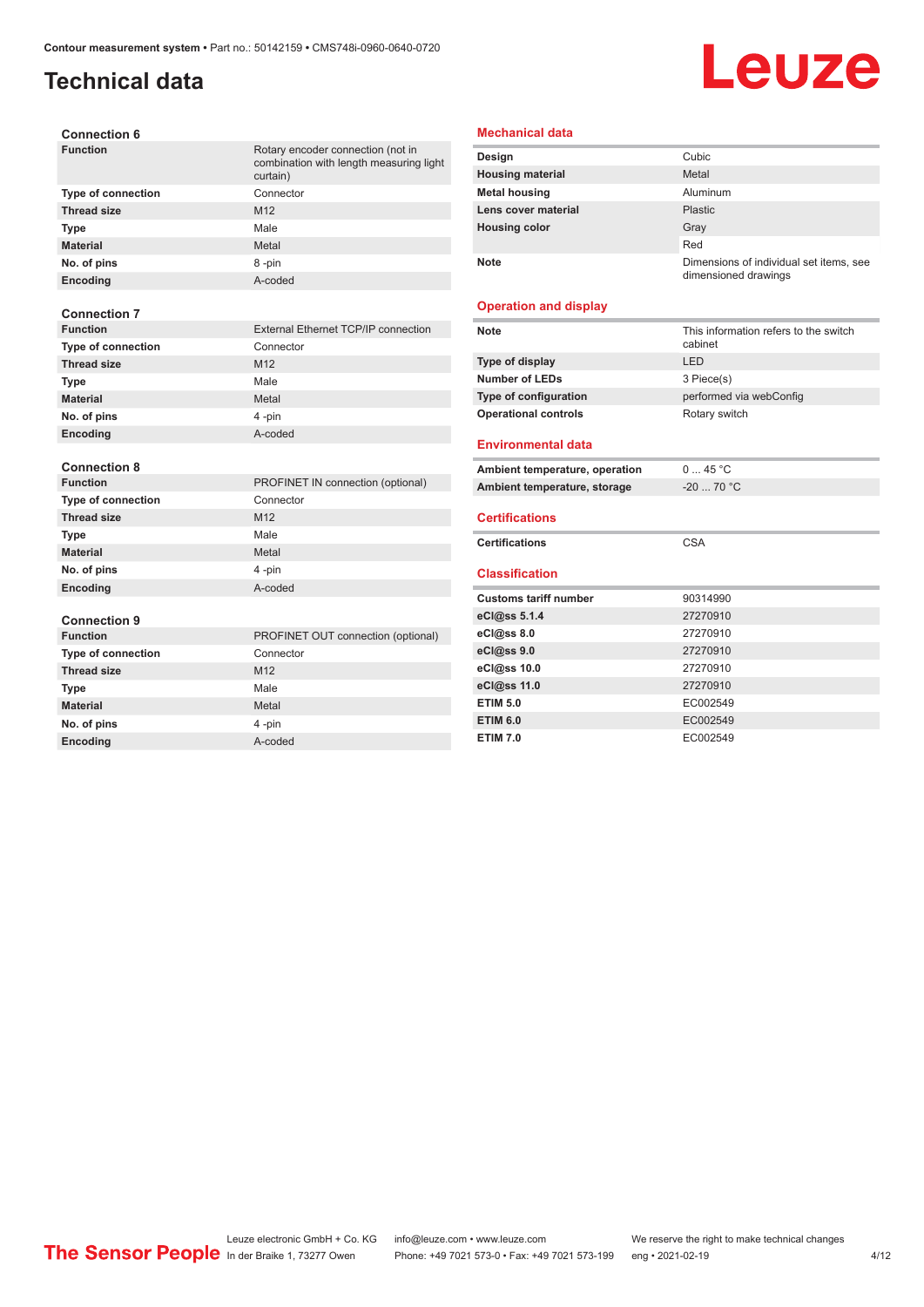# <span id="page-4-0"></span>**Dimensioned drawings**

All dimensions in millimeters

Light curtain transmitter and receiver



Y 2.5 mm

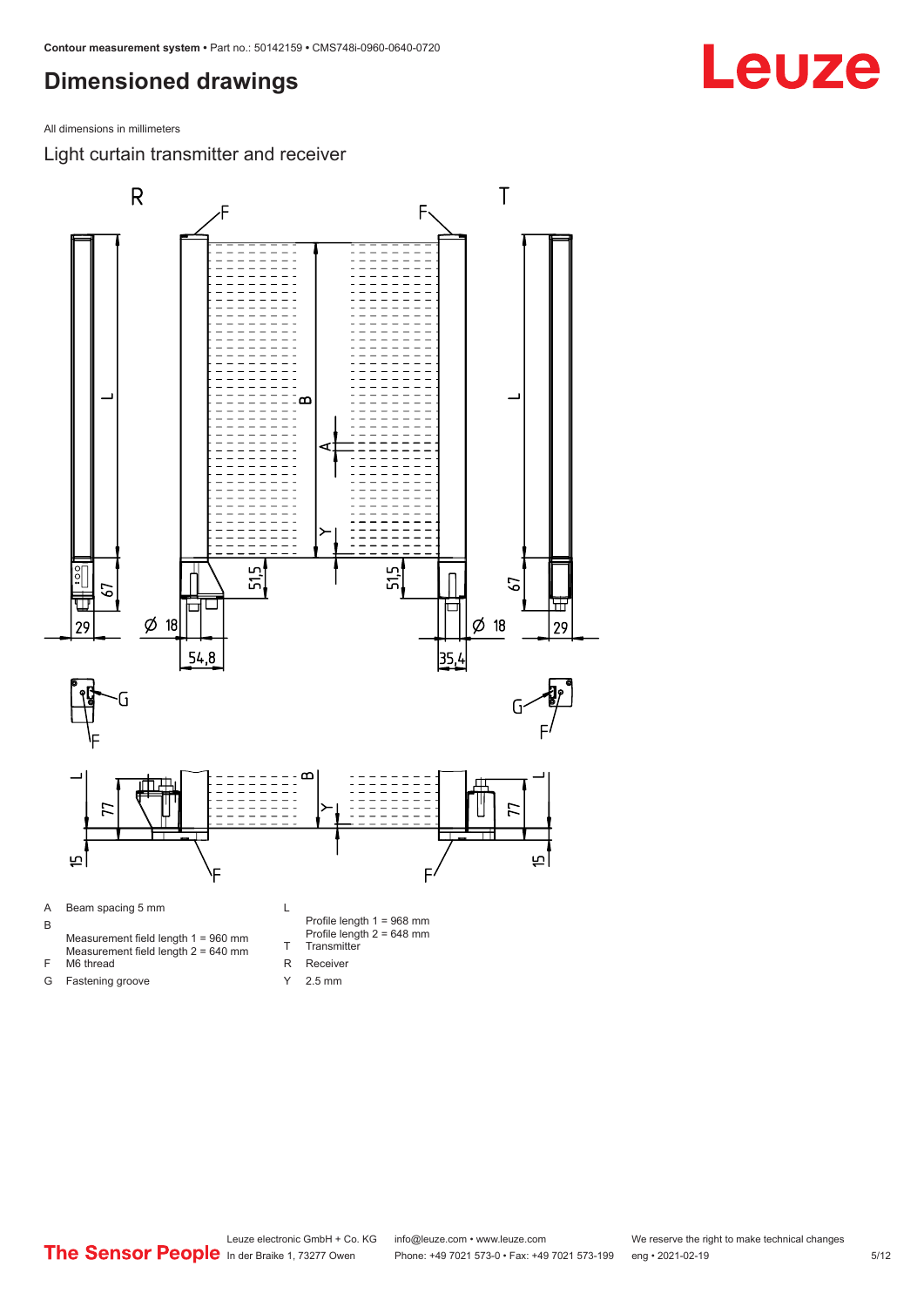# **Dimensioned drawings**

## Switch cabinet







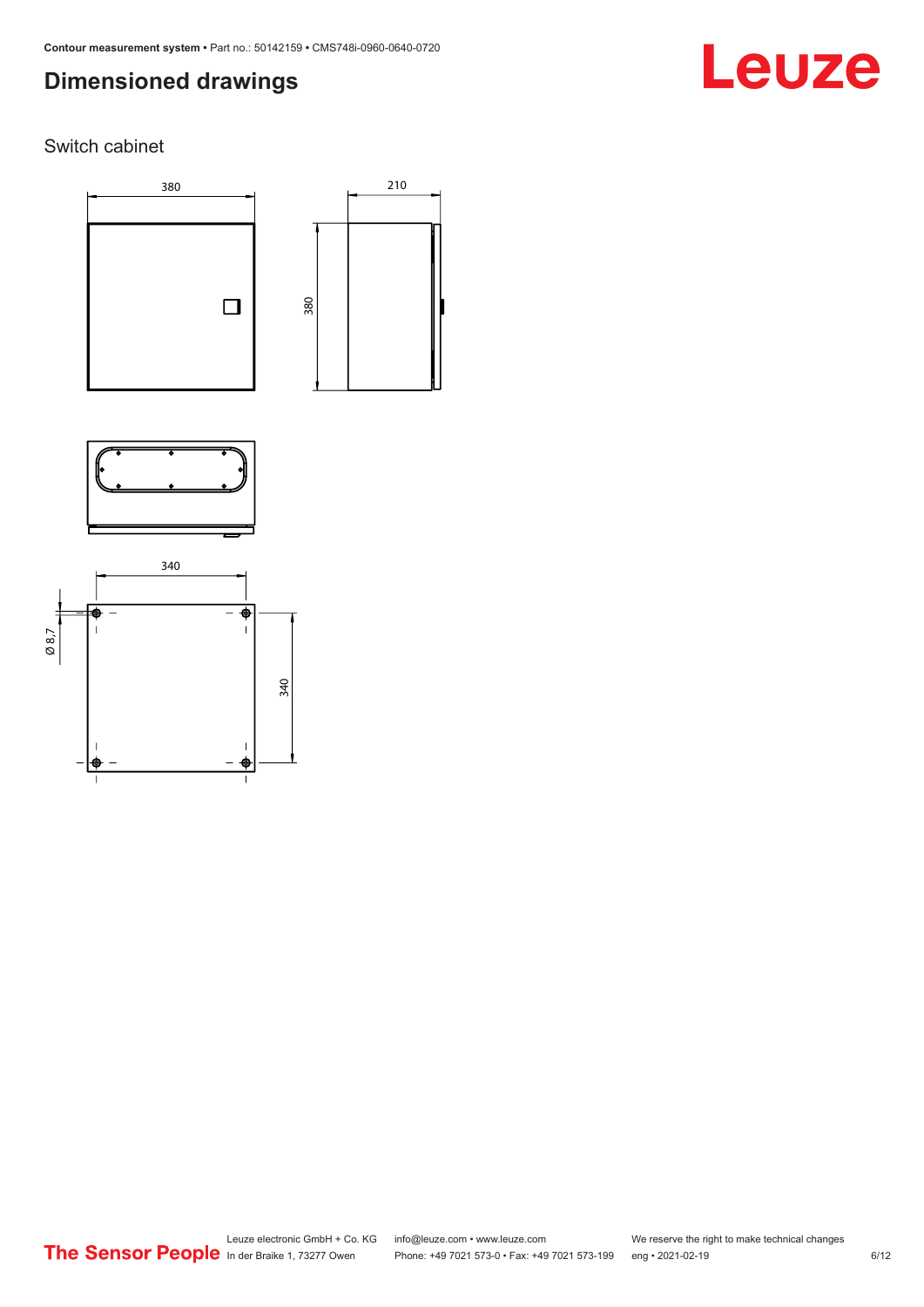# <span id="page-6-0"></span>**Dimensioned drawings**

Mounting bracket







# **Electrical connection**

| <b>Connection 1</b> |                                                                                       |
|---------------------|---------------------------------------------------------------------------------------|
| <b>Function</b>     | Earthing                                                                              |
| Type of connection  | Earthing strap                                                                        |
| <b>Material</b>     | Metal                                                                                 |
|                     |                                                                                       |
| <b>Connection 2</b> | <b>XS1000</b>                                                                         |
| <b>Function</b>     | Voltage supply                                                                        |
| Type of connection  | Harting connector                                                                     |
| <b>Material</b>     | Metal                                                                                 |
|                     |                                                                                       |
|                     |                                                                                       |
| <b>Connection 3</b> | <b>XS1300</b>                                                                         |
| <b>Function</b>     | Length measuring light curtain connection (not in<br>combination with rotary encoder) |
| Type of connection  | Connector                                                                             |
| <b>Thread size</b>  | M12                                                                                   |
| <b>Type</b>         | Male                                                                                  |
| <b>Material</b>     | Metal                                                                                 |
| No. of pins         | 8-pin                                                                                 |

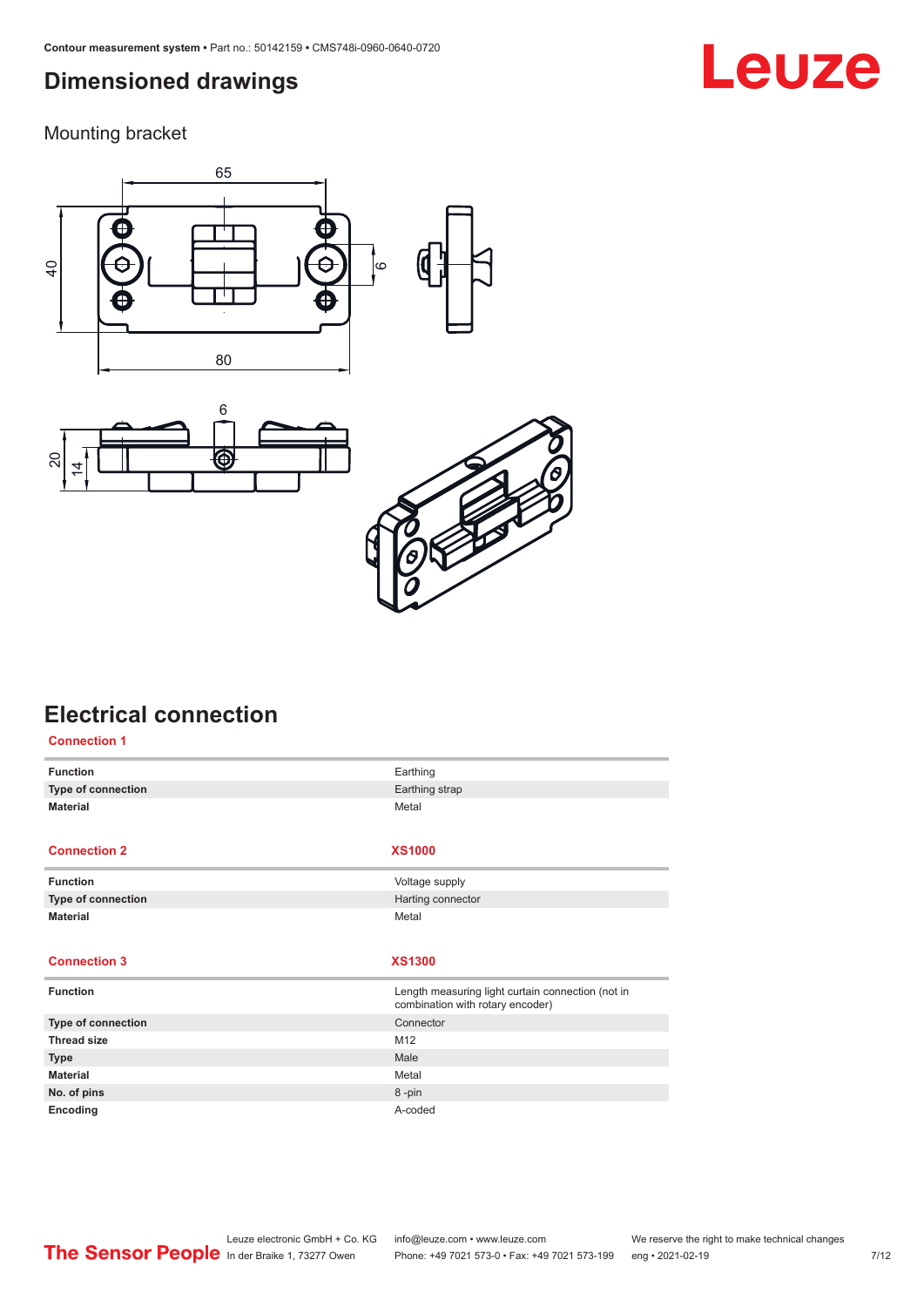# **Electrical connection**

# **Pin Pin assignment**

| .              | $\ldots$ woolgomoon. |
|----------------|----------------------|
| 1              | $V +$                |
| $\overline{2}$ | IO1                  |
| 3              | GND                  |
| $\overline{4}$ | IO-Link              |
| 5              | IO <sub>2</sub>      |
| 6              | IO3                  |
| 7              | IO <sub>4</sub>      |
| 8              | <b>GND</b>           |

#### **Connection 4 XS1301**

| <b>Function</b>    | Width measuring light curtain connection |
|--------------------|------------------------------------------|
| Type of connection | Connector                                |
| <b>Thread size</b> | M12                                      |
| <b>Type</b>        | Male                                     |
| <b>Material</b>    | Metal                                    |
| No. of pins        | 8-pin                                    |
| Encoding           | A-coded                                  |

#### **Pin Pin assignment**

| $V +$<br>1<br>IO <sub>1</sub><br>$\overline{2}$<br>GND<br>3<br>IO-Link<br>$\overline{4}$<br>IO <sub>2</sub><br>5<br>IO3<br>6<br>IO <sub>4</sub><br>7<br><b>GND</b><br>8 |  |
|-------------------------------------------------------------------------------------------------------------------------------------------------------------------------|--|
|                                                                                                                                                                         |  |
|                                                                                                                                                                         |  |
|                                                                                                                                                                         |  |
|                                                                                                                                                                         |  |
|                                                                                                                                                                         |  |
|                                                                                                                                                                         |  |
|                                                                                                                                                                         |  |
|                                                                                                                                                                         |  |



#### **Connection 5 XS1302**

| <b>Function</b>    | Height measuring light curtain connection |
|--------------------|-------------------------------------------|
| Type of connection | Connector                                 |
| <b>Thread size</b> | M12                                       |
| <b>Type</b>        | Male                                      |
| <b>Material</b>    | Metal                                     |
| No. of pins        | 8-pin                                     |
| Encoding           | A-coded                                   |
|                    |                                           |

### **Pin Pin assignment**

| л              | $V +$           |  |
|----------------|-----------------|--|
| $\overline{2}$ | IO1             |  |
| 3              | GND             |  |
| $\overline{4}$ | IO-Link         |  |
| 5              | IO <sub>2</sub> |  |
| 6              | IO3             |  |
| 7              | IO <sub>4</sub> |  |
| 8              | <b>GND</b>      |  |
|                |                 |  |





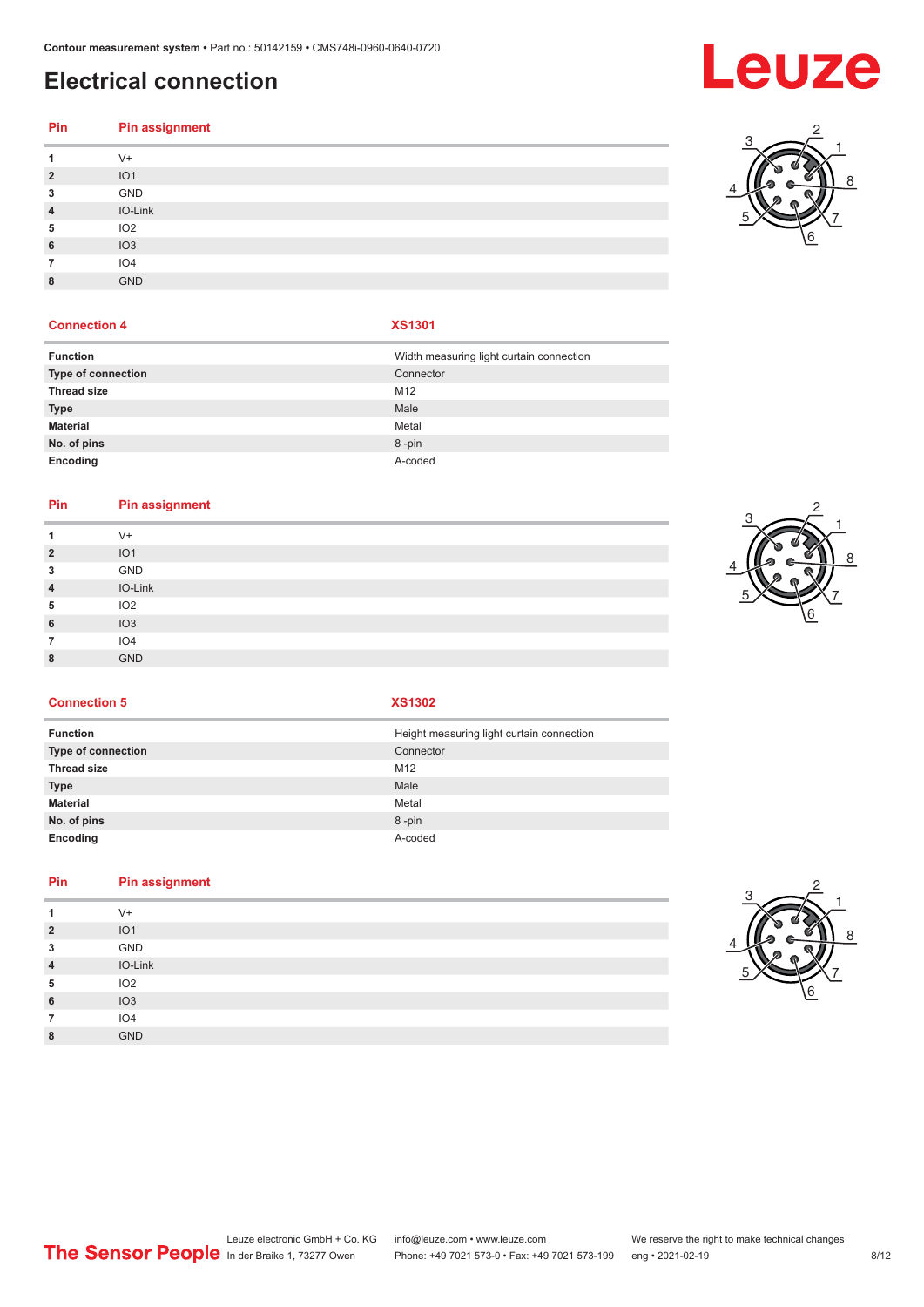# **Electrical connection**

### **Connection 6 XS1400**

| <b>Function</b>    | Rotary encoder connection (not in combination with<br>length measuring light curtain) |
|--------------------|---------------------------------------------------------------------------------------|
| Type of connection | Connector                                                                             |
| <b>Thread size</b> | M12                                                                                   |
| <b>Type</b>        | Male                                                                                  |
| <b>Material</b>    | Metal                                                                                 |
| No. of pins        | 8-pin                                                                                 |
| Encoding           | A-coded                                                                               |

### **Pin Pin assignment**

|                | $U -$  |
|----------------|--------|
| $\overline{2}$ | $U +$  |
| 3              | Α      |
| $\overline{4}$ | B      |
| 5              | N      |
| 6              | A inv. |
| 7              | B inv. |
| 8              | N inv. |
| 9              | Shield |

#### **Connection 7 XETH1**

| <b>Function</b>    | External Ethernet TCP/IP connection |
|--------------------|-------------------------------------|
| Type of connection | Connector                           |
| <b>Thread size</b> | M12                                 |
| <b>Type</b>        | Male                                |
| <b>Material</b>    | Metal                               |
| No. of pins        | $4$ -pin                            |
| Encoding           | A-coded                             |

#### **Pin Pin assignment**

|                  | TD+   |        |
|------------------|-------|--------|
| $\overline{2}$   | $RD+$ | Ί<br>z |
| $\bullet$<br>- 1 | TD-   |        |
| 4                | RD-   |        |

#### **Connection 8**

| $\sim$<br>٠ |  |
|-------------|--|

| <b>Function</b>    | PROFINET IN connection (optional) |
|--------------------|-----------------------------------|
| Type of connection | Connector                         |
| Thread size        | M12                               |
| <b>Type</b>        | Male                              |
| Material           | Metal                             |
| No. of pins        | $4 - pin$                         |
| Encoding           | A-coded                           |

#### **Pin Pin assignment**

|                          | $TD+$ |
|--------------------------|-------|
| $\overline{\phantom{a}}$ | $RD+$ |
| 2                        | TD-   |
| 4                        | RD-   |



2

1



 $\frac{2}{2}$ 



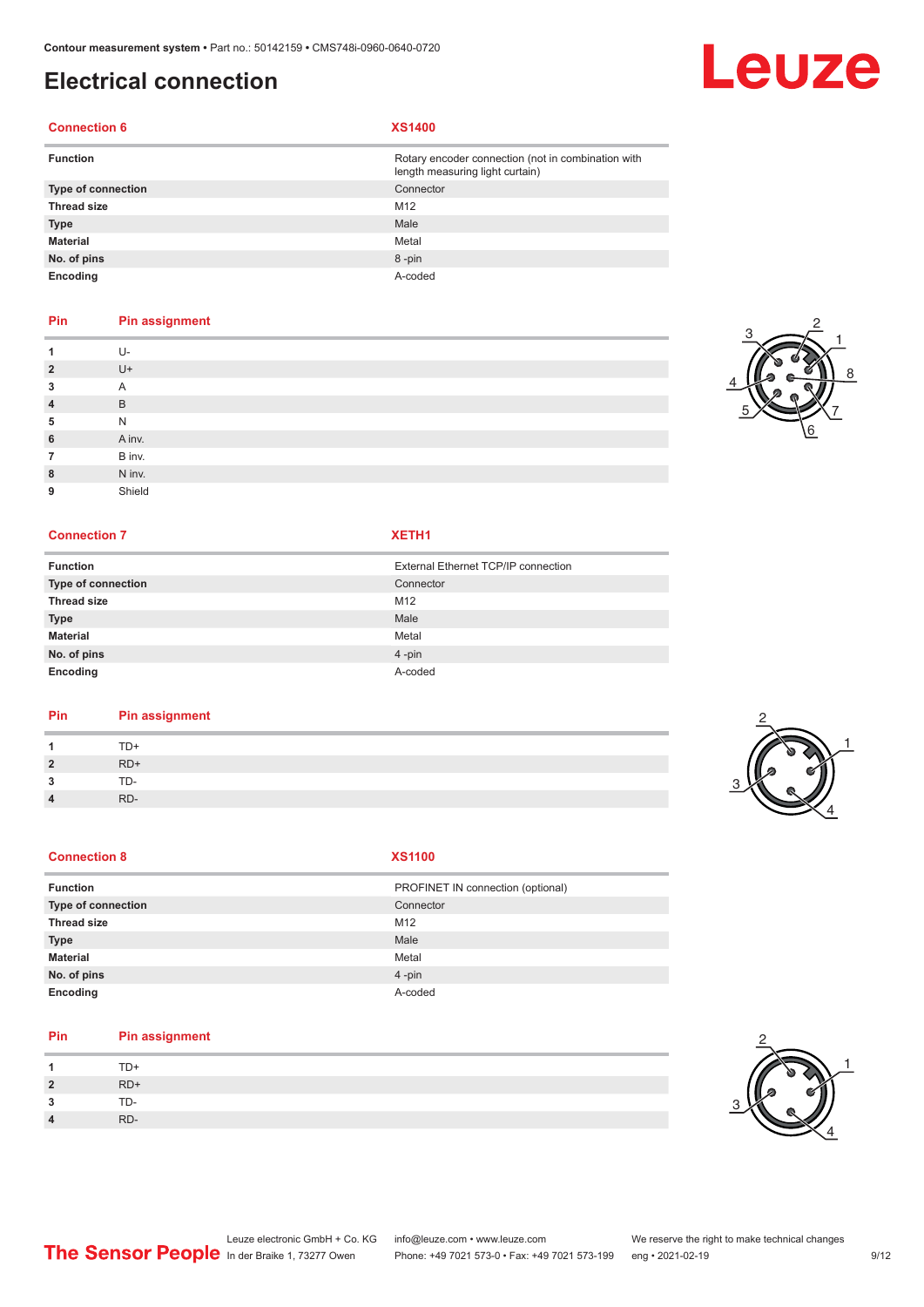# <span id="page-9-0"></span>**Electrical connection**

# Leuze

### **Connection 9 XS1101**

| <b>Function</b>           | PROFINET OUT connection (optional) |
|---------------------------|------------------------------------|
| <b>Type of connection</b> | Connector                          |
| <b>Thread size</b>        | M12                                |
| <b>Type</b>               | Male                               |
| <b>Material</b>           | Metal                              |
| No. of pins               | $4$ -pin                           |
| Encoding                  | A-coded                            |

| Pin            | <b>Pin assignment</b> |
|----------------|-----------------------|
|                | TD+                   |
| $\overline{2}$ | $RD+$                 |
| 2              | TD-                   |
| $\overline{4}$ | RD-                   |



# **Diagrams**



x Total measuring length from width and height measuring light curtain [mm]

y Max. conveyor speed [m/s]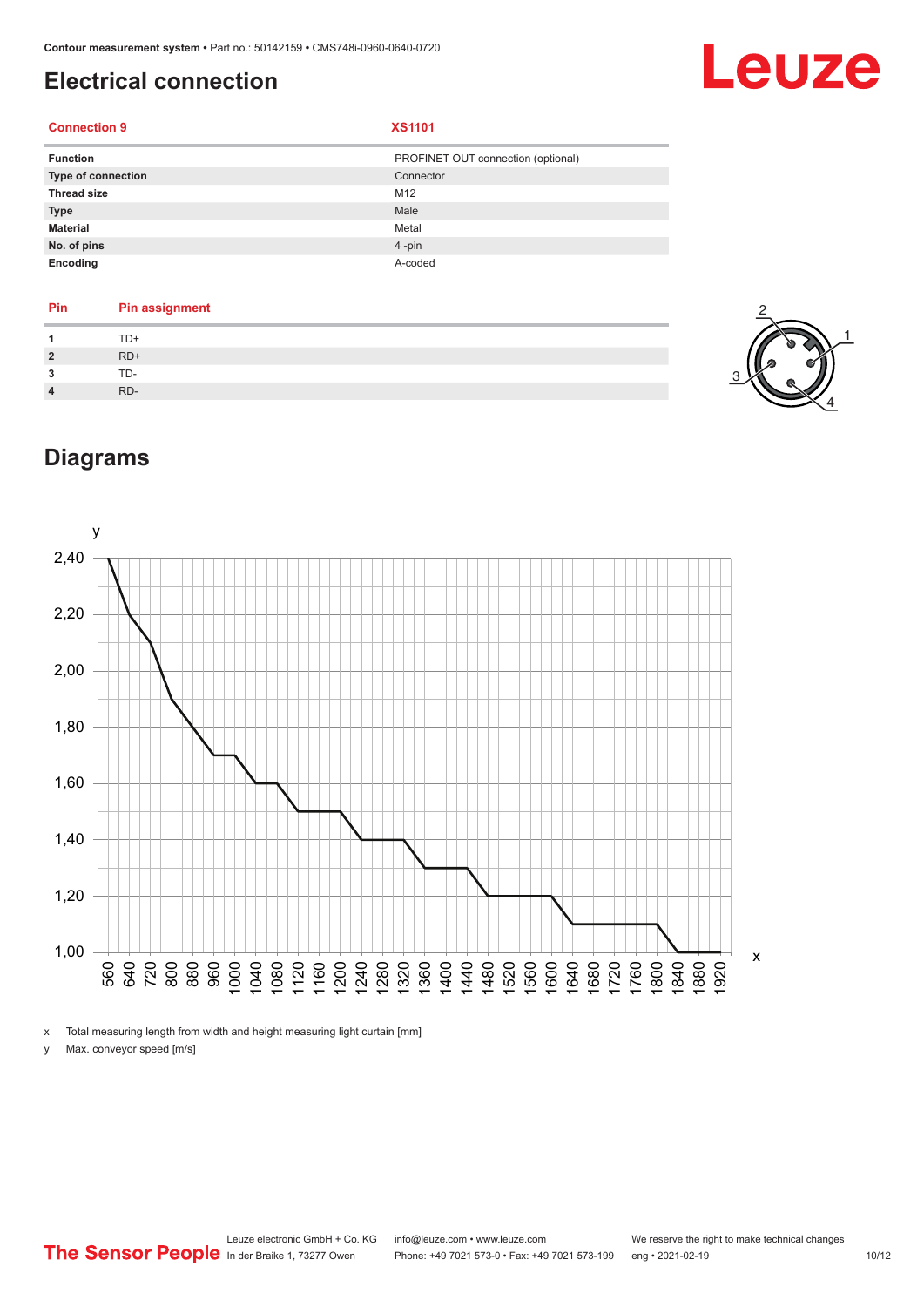# <span id="page-10-0"></span>**Notes**



#### **Observe intended use!**

|  |  |  |  |  |  |  |  | $\%$ This product is not a safety sensor and is not intended as personnel protection. |  |
|--|--|--|--|--|--|--|--|---------------------------------------------------------------------------------------|--|
|--|--|--|--|--|--|--|--|---------------------------------------------------------------------------------------|--|

 $\%$  The product may only be put into operation by competent persons.

 $\%$  Only use the product in accordance with its intended use.

## **Accessories**

# Connection technology - Interconnection cables

|                      |                                                                                                                                           | Part no. | <b>Designation</b>                     | <b>Article</b>        | <b>Description</b>                                                                                                                                                                         |
|----------------------|-------------------------------------------------------------------------------------------------------------------------------------------|----------|----------------------------------------|-----------------------|--------------------------------------------------------------------------------------------------------------------------------------------------------------------------------------------|
| $_{\mathbb{C}}$<br>œ | Ī                                                                                                                                         | 50135082 | <b>KSS ET-M12-4A-</b><br>RJ45-A-P7-100 | Interconnection cable | Suitable for interface: Ethernet<br>Connection 1: Connector, M12, Axial, Male, D-coded, 4-pin<br>Connection 2: RJ45<br>Shielded: Yes<br>Cable length: 10,000 mm<br>Sheathing material: PUR |
| $_{\bigodot}$<br>≌   | -<br>一、<br>「<br>「<br><br><br><br><br><br><br><br><br><br><br><br><br><br><br><br><br><br><br><br><br><br><br><br><br><br><br><br><br><br> | 50135083 | <b>KSS ET-M12-4A-</b><br>RJ45-A-P7-150 | Interconnection cable | Suitable for interface: Ethernet<br>Connection 1: Connector, M12, Axial, Male, D-coded, 4-pin<br>Connection 2: RJ45<br>Shielded: Yes<br>Cable length: 15,000 mm<br>Sheathing material: PUR |
| $_{\mathbb{C}}$<br>≝ | 甘晶                                                                                                                                        | 50135084 | <b>KSS ET-M12-4A-</b><br>RJ45-A-P7-300 | Interconnection cable | Suitable for interface: Ethernet<br>Connection 1: Connector, M12, Axial, Male, D-coded, 4-pin<br>Connection 2: RJ45<br>Shielded: Yes<br>Cable length: 30,000 mm<br>Sheathing material: PUR |

## Mounting technology - Other

|  | Part no. | <b>Designation</b> | <b>Article</b>      | <b>Description</b>                                                                                                                                                                            |
|--|----------|--------------------|---------------------|-----------------------------------------------------------------------------------------------------------------------------------------------------------------------------------------------|
|  | 50143670 | BT 708M-MRSET      | Mounting device set | Design of mounting device: Profile kit<br>Fastening, at system: Screw type / vertical<br>Mounting bracket, at device: Groove mounting<br>Type of mounting device: Rigid<br>Material: Aluminum |
|  | 50143669 | BT 710M-MRSET      | Mounting device set | Design of mounting device: Profile kit<br>Fastening, at system: Screw type / vertical<br>Mounting bracket, at device: Groove mounting<br>Type of mounting device: Rigid<br>Material: Aluminum |
|  | 50142039 | BT 712M-MRSET      | Mounting device set | Design of mounting device: Profile kit<br>Fastening, at system: Screw type / vertical<br>Mounting bracket, at device: Groove mounting<br>Type of mounting device: Rigid<br>Material: Aluminum |